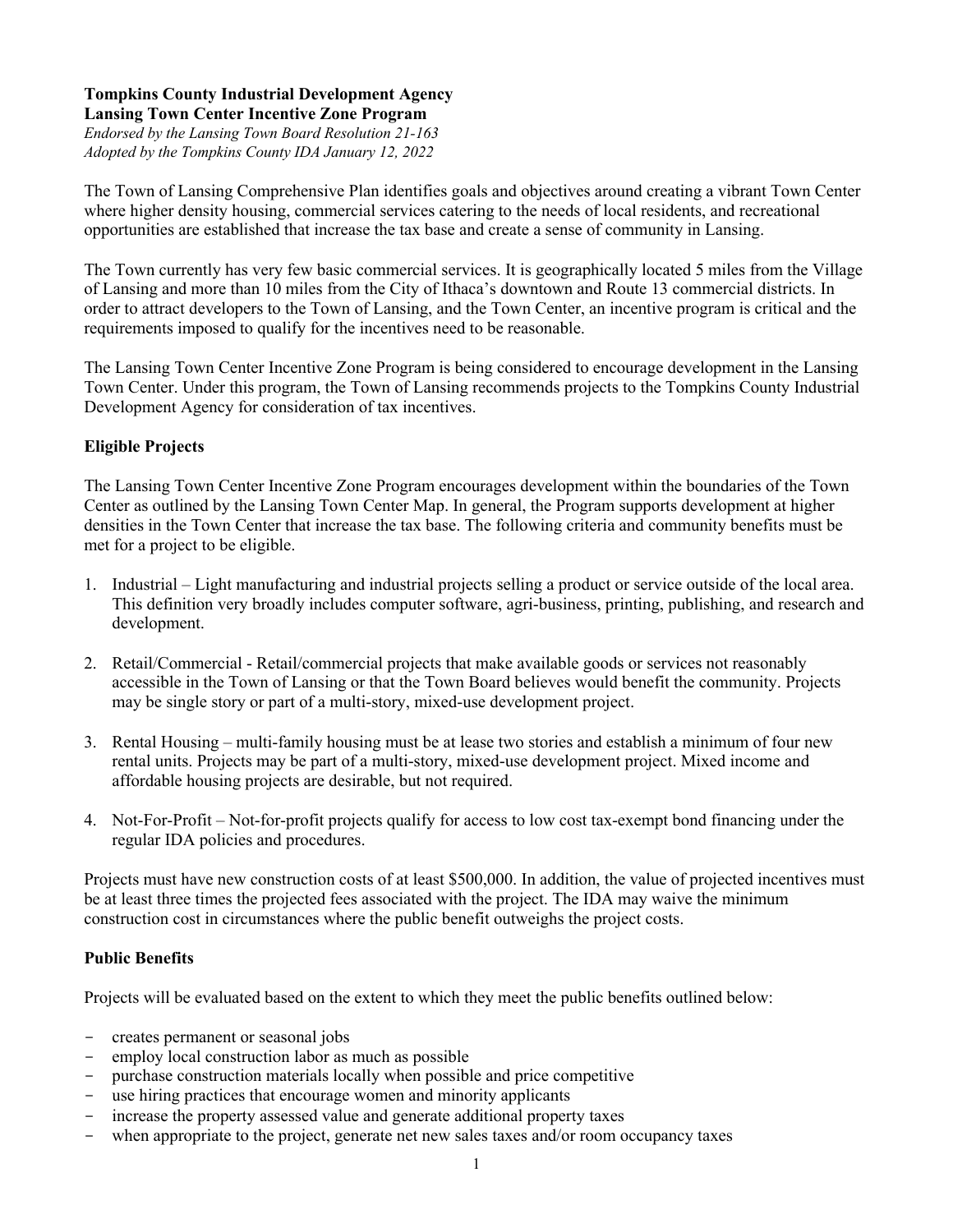- creates synergy with existing activities, such as sharing curb cuts and driveways
- incorporates public amenities such as benches or bike racks
- incorporate open space improvements
- include mixed uses (commercial and housing)
- housing projects that include mixed income and/or affordable housing
- creates quality rental housing to meet the needs of the community

## **Incentive Package**

Property Tax Abatement – The standard Lansing Town Center Incentive Zone property tax abatement will begin at 90% in year one and decrease in equal increments over seven (7) years. The abatement will only impact taxes on improvements to the property and not taxes on the existing value. The IDA retains the ability to offer more or less than the standard Lansing Town Center Incentive Zone abatement based on an analysis of the impact on the economy, the needs of the business, and input from the Town of Lansing. The IDA may negotiate additional abatements based on financial need.

Sales Tax Abatement – The applicant will be exempt from both the local and State portion of sales tax on construction materials, equipment, and furnishings associated with the project. The IDA will pass the sales tax abatement on to a tenant in a retail/commercial space only if the type of business meets the eligibility requirements of the Lansing Town Center Incentive Zone.

Mortgage Recording Tax – The applicant will be exempt from the State portion of the Mortgage Recording Tax (\$2.50 per \$1,000).

#### **Local Purchasing and Hiring Practices**

The IDA requires all recipients of IDA incentives to make every effort to purchase goods and services from Tompkins County businesses and to hire Tompkins County residents. The IDA is especially supportive of projects that make a specific commitment to hire women and minorities during the construction phase and as permanent full-time workers of the project's operating businesses. The IDA may require detailed information concerning the applicant's past and projected purchasing and employment practices.

# **IDA Fees**

Application Fee: A non-refundable application fee of \$1,000 is due at time of application for all projects.

Legal Fees: The applicant is responsible for paying the IDA for all legal costs it incurs including IDA Counsel and Bond Counsel fees. All fees, costs and expenses incurred by the Agency for (1) legal services, including but not limited to those provided by the Agency's general counsel or bond/transaction counsel, and (2) other consultants retained by the Agency in connection with the proposed Project; with all such charges to be paid by the Applicant at the closing or, if the closing does not occur, within ten (10) business days of receipt of the Agency's invoices. The Applicant is entitled to receive a written estimate of fees and costs of the Agency's bond/transaction counsel; Agency transaction counsel fees shall be an amount equal to one-third (1/3) of the Agency's Administrative Fee with a minimum fee of \$20,000 plus out of pocket expenditures unless otherwise agreed to in writing for smaller projects.

Administrative Fees: The applicant is responsible for paying the IDA Administrative Fee at the time of closing. Unless otherwise outlined below, the fee will be equal to 1% of the total value of project costs that are positively impacted by IDA incentives. This includes the value of construction or renovations of improvements to property that is impacted by property and sales tax abatement and the value of machinery, furniture, fixtures and equipment that are impacted by the sales tax abatement.

Refer to the IDA's Uniform Tax Exemption Policy for additional information on fees.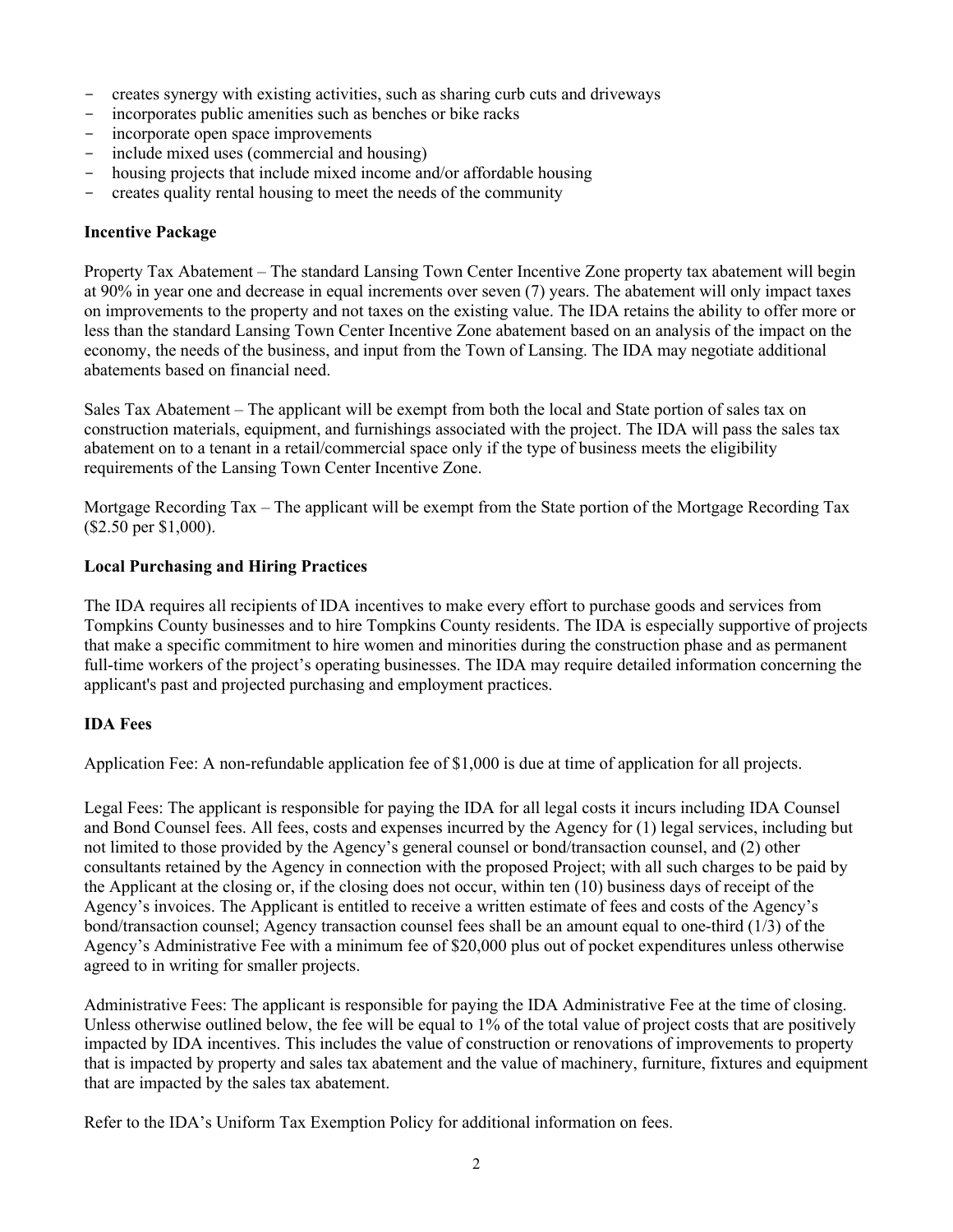## **Application Process**

Tompkins County Area Development, Inc. (TCAD) provides administrative and marketing services to the IDA. Potential applicants should work with TCAD to determine whether the proposed project is eligible. If the project appears to be eligible, TCAD will work with the applicant to apply for assistance.

It is strongly advised that a potential applicant meet with TCAD staff as early in the process as possible to determine if the dollar value of the proposed incentives exceeds the associated fees.

Based on the nature of the project and the incentives requested, the following will occur:

- 1. Pre-Application A developer seeking a tax abatement under this program must first submit a preapplication to the Town of Lansing. The application will be in such a form that it identifies which criteria the project is eligible under and outlines the community benefits achieved by the project.
- 2. Town Recommendation The Town of Lansing must recommend, by resolution, the project to the IDA. All projects are still subject to Planning and Zoning Board approvals and other normal requirements.
- 3. IDA Application A full IDA application will be submitted to the IDA accompanied by the Pre-Application and a resolution from the Town of Lansing. The IDA will make an independent determination of the project, weighing the costs and benefits of any tax incentives it delivers. The IDA recognizes that, in adopting the Lansing Town Center Incentive Zone, it is accepting that it may favor some local businesses over others in an effort to influence location decisions. The IDA also recognizes that the negative impact on existing businesses may outweigh the benefits gained from locating new development within the Zone. The IDA will also evaluate the potential impact on other governmental entities, including school districts.
- 4. Public Hearing Following an initial review, the IDA will, if favorably disposed toward a project, schedule a public hearing on the proposed incentive package. Standard IDA policies apply with regards to public hearing notification and other requirements.
- 5. IDA Determination Following a public hearing, the IDA will make a determination on the project. No final decision may be reached by the IDA until SEQR requirements have been met by the developer.
- 6. Notification and Reporting The IDA will notify the Town of Lansing and appropriate taxing jurisdictions once a project is approved. The IDA may diminish or rescind incentives should the project materially change. IDA agreements generally have claw back requirements.
- 7. Applications under this policy may not be accepted after December 31, 2031 unless the IDA and the Town of Lansing vote to extend the policy beyond that date.

Refer to Tompkins County Industrial Development Agency Mission, Policies and Procedures for additional information.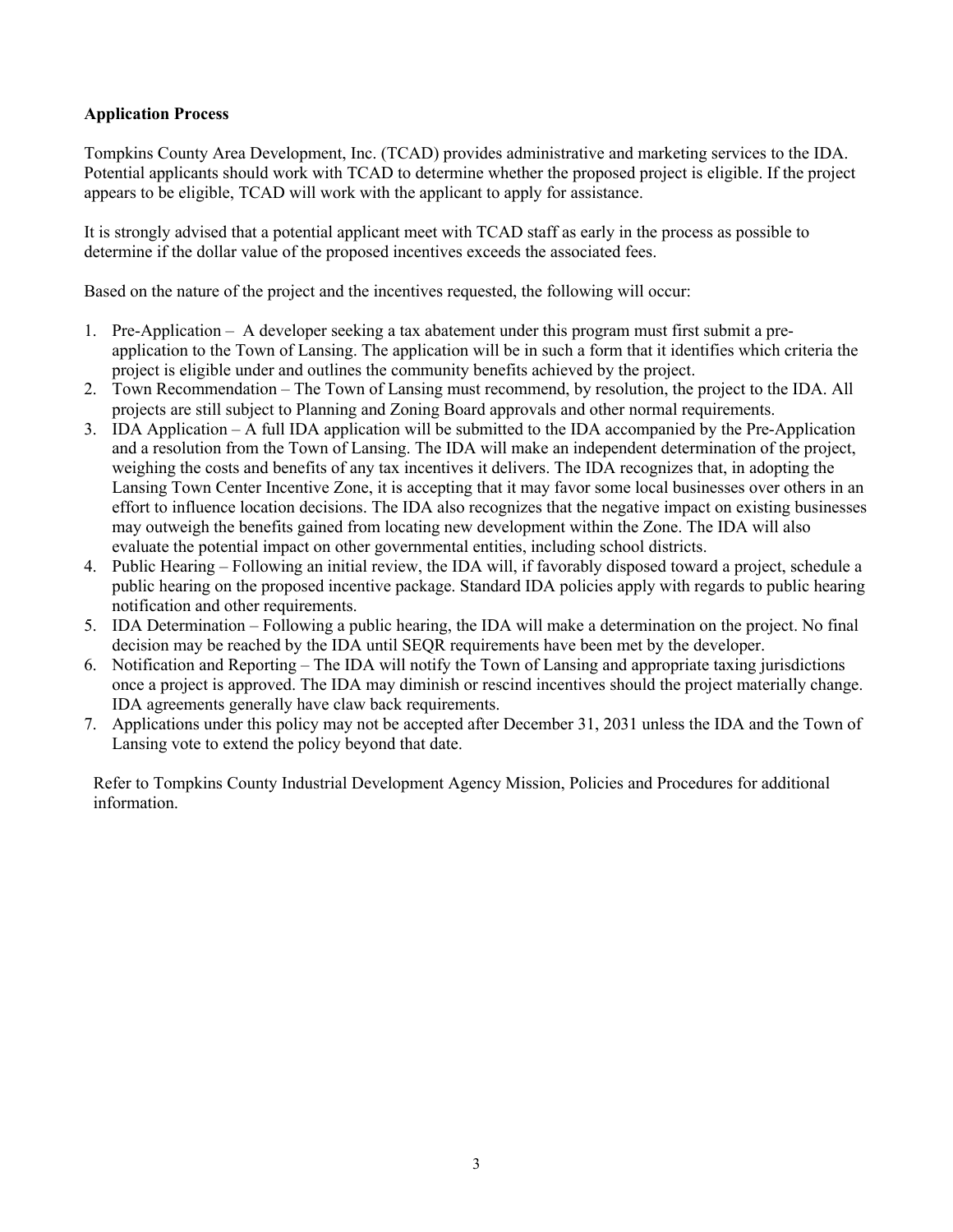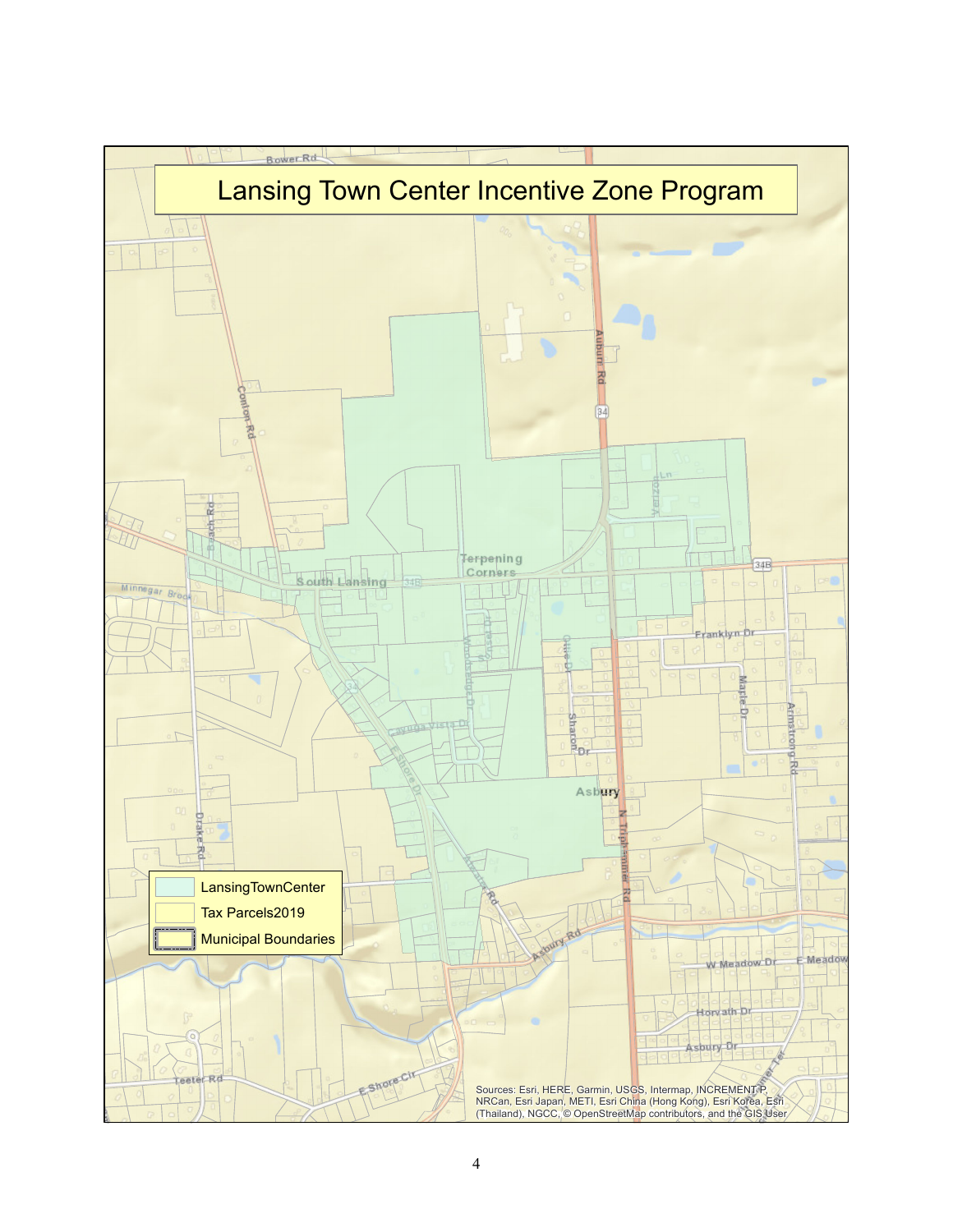# *Lansing Town Center Incentive Zone Program* **Pre-Application for Incentives**

Applicants seeking IDA incentives under the Lansing Town Center Incentive Zone Program must first submit the preapplication to the Town of Lansing. The Town of Lansing must recommend, by resolution, the project to the IDA. The IDA requires submission of the Town resolution, the pre-application, and a full IDA application. Projects are subject to all Planning and Zoning Board approvals and other normal requirements.

## **Applicant Information**

| Name of Company/Applicant:                    |                                                                                                                                                                                                                                                                                                |  |  |  |
|-----------------------------------------------|------------------------------------------------------------------------------------------------------------------------------------------------------------------------------------------------------------------------------------------------------------------------------------------------|--|--|--|
|                                               | Address: <u>the contract of the contract of the contract of the contract of the contract of the contract of the contract of the contract of the contract of the contract of the contract of the contract of the contract of the </u>                                                           |  |  |  |
| City/State/ZIP:                               | <u> 1989 - Jan Samuel Barbara, martin da shekara tsara 1989 - An tsara 1989 - An tsara 1989 - An tsara 1989 - An</u>                                                                                                                                                                           |  |  |  |
|                                               | Primary Contact:                                                                                                                                                                                                                                                                               |  |  |  |
|                                               | Phone: Email: Email: Email: 2008. Email: 2008. Email: 2008. Email: 2008. Email: 2008. Email: 2008. Email: 2008. Email: 2008. Email: 2008. Email: 2008. Email: 2008. Email: 2008. Email: 2008. Email: 2008. Email: 2008. Email:                                                                 |  |  |  |
| <b>Type of Project</b> (Check all that apply) |                                                                                                                                                                                                                                                                                                |  |  |  |
|                                               | Industrial – Light manufacturing and industrial projects selling a product or service outside of the local area<br>(includes computer software, agri-business, printing, publishing, and research and development)                                                                             |  |  |  |
|                                               | Retail/Commercial - Retail/commercial projects that make available goods or services not reasonably accessible<br>in the Town of Lansing or that the Town Board believes would benefit the community. Projects may be single<br>story or part of a multi-story, mixed-use development project. |  |  |  |
| desirable, but not required.                  | Rental Housing – multi-family housing of at lease two stories and adding at least four new rental units. Projects<br>may be part of a multi-story, mixed-use development project. Mixed income and affordable housing projects are                                                             |  |  |  |
| <b>Business History</b>                       |                                                                                                                                                                                                                                                                                                |  |  |  |
|                                               | Year Company was Founded: Type of Ownership (Corporation, LLC, Sole Proprietor):                                                                                                                                                                                                               |  |  |  |
| Product or Service:                           |                                                                                                                                                                                                                                                                                                |  |  |  |
| Major Customers:                              |                                                                                                                                                                                                                                                                                                |  |  |  |
|                                               | The IDA avoids offering incentives to businesses that will compete with or displace existing Tompkins County businesses.                                                                                                                                                                       |  |  |  |
| Major Suppliers:                              |                                                                                                                                                                                                                                                                                                |  |  |  |
|                                               |                                                                                                                                                                                                                                                                                                |  |  |  |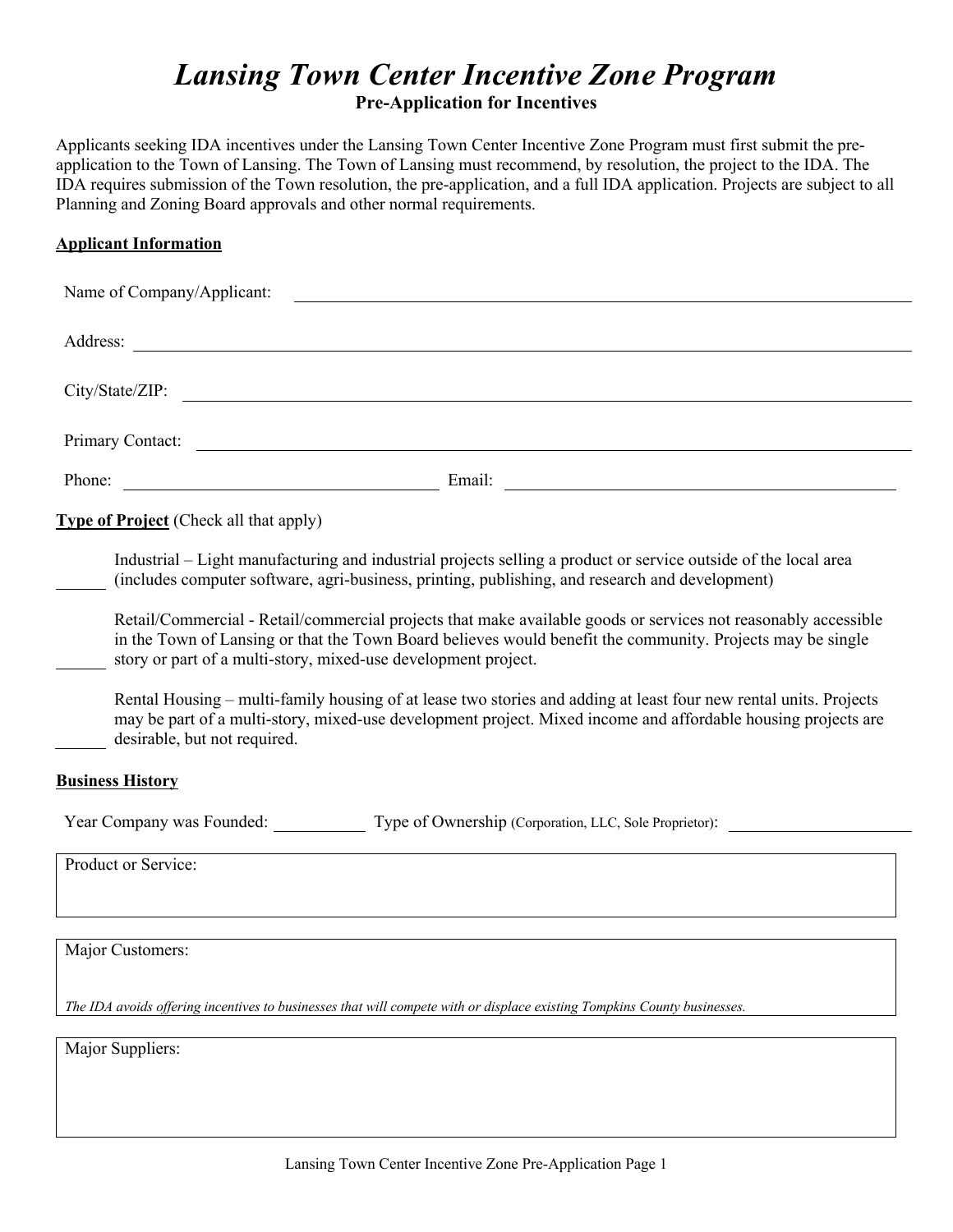Who are your major competitors in Tompkins County?

#### **Project Description**

Please give a brief narrative description of the project.

Location: <u>Location:</u>

Property size (acres) – both existing and proposed:

Building size (square feet) – both existing and proposed: \_\_\_\_\_\_\_\_\_\_\_\_\_\_\_\_\_\_\_\_\_\_\_

Proposed project start and completion dates:

#### **Occupancy**

List the name(s), nature of business of proposed tenant(s), and percentage of total square footage to be used for each tenant. For rental housing projects, identify the number of units and square footage of each unit. (Additional sheets may be attached if necessary)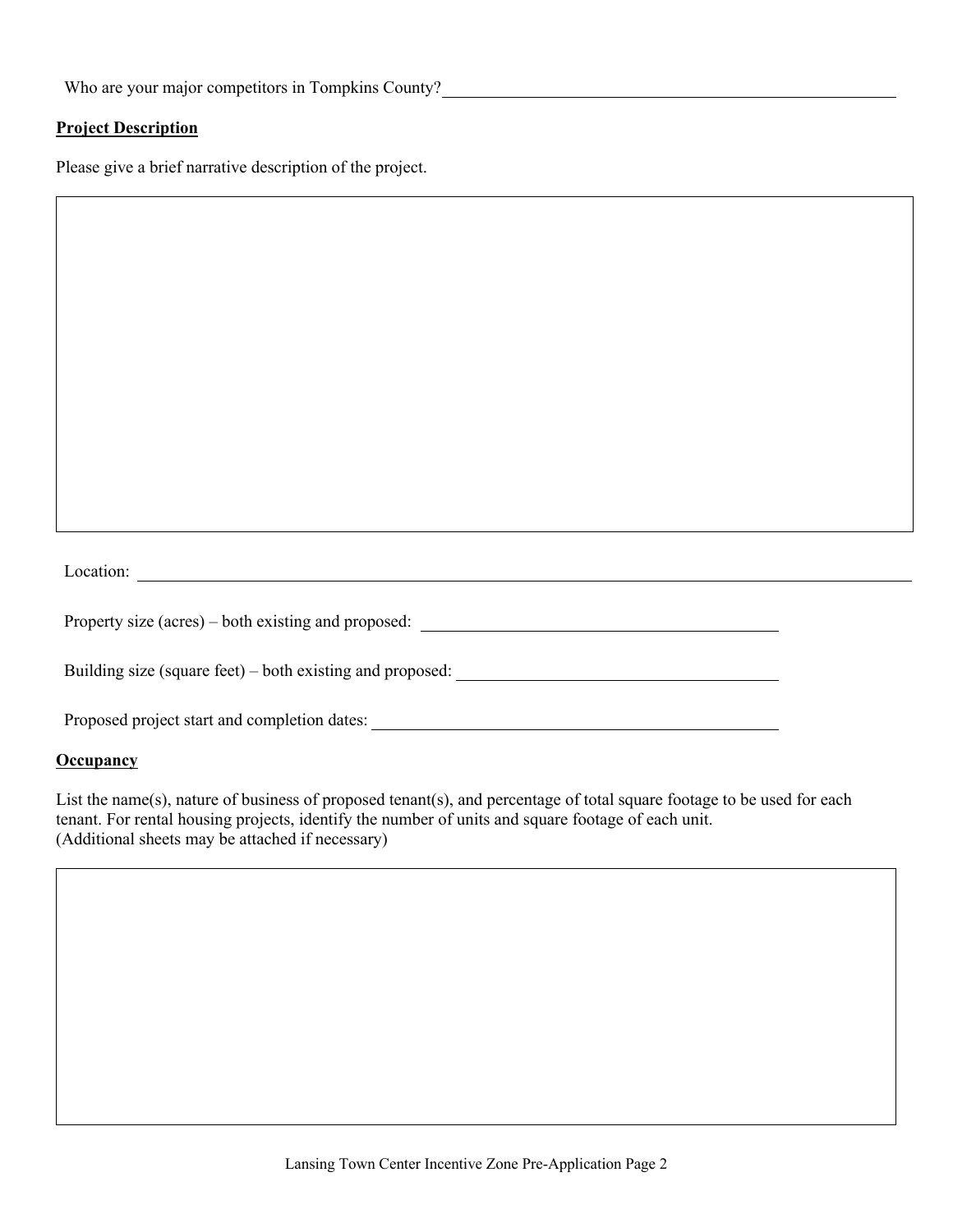# **Project Costs**

|                                                               | Amount | Amount Subject to<br>Sales Tax |  |
|---------------------------------------------------------------|--------|--------------------------------|--|
| Value of land to be acquired (if any):                        |        |                                |  |
| Value of building to be acquired (if any):                    |        |                                |  |
| Cost of New Construction:                                     |        |                                |  |
| Value of improvements to existing building:                   |        |                                |  |
| Value of equipment to be acquired:                            |        |                                |  |
| Other:                                                        |        |                                |  |
| <b>TOTAL</b>                                                  |        |                                |  |
| <b>Financing</b>                                              |        |                                |  |
| Amount of anticipated financing from a lending institution \$ |        |                                |  |

# **Public Benefits**

Projects will be evaluated based on the extent to which they meet public benefits as outlined below (Check all that apply)

| <b>Creates Permanent Jobs</b>                                                     |
|-----------------------------------------------------------------------------------|
| Number of Jobs: ____________________ Average Annual Salary: ____________________  |
| Creates Seasonal jobs                                                             |
|                                                                                   |
| Construction contractor uses local labor                                          |
|                                                                                   |
| Purchases construction materials locally when possible and price competitive      |
|                                                                                   |
| Hiring practices encourage women and minority applicants                          |
| Explain:                                                                          |
| Increases the property assessed value and generates additional property taxes     |
|                                                                                   |
| Generates net new sales taxes and/or room occupancy taxes                         |
| Explain:                                                                          |
| Creates synergy with existing activities, such as sharing curb cuts and driveways |
| Explain:                                                                          |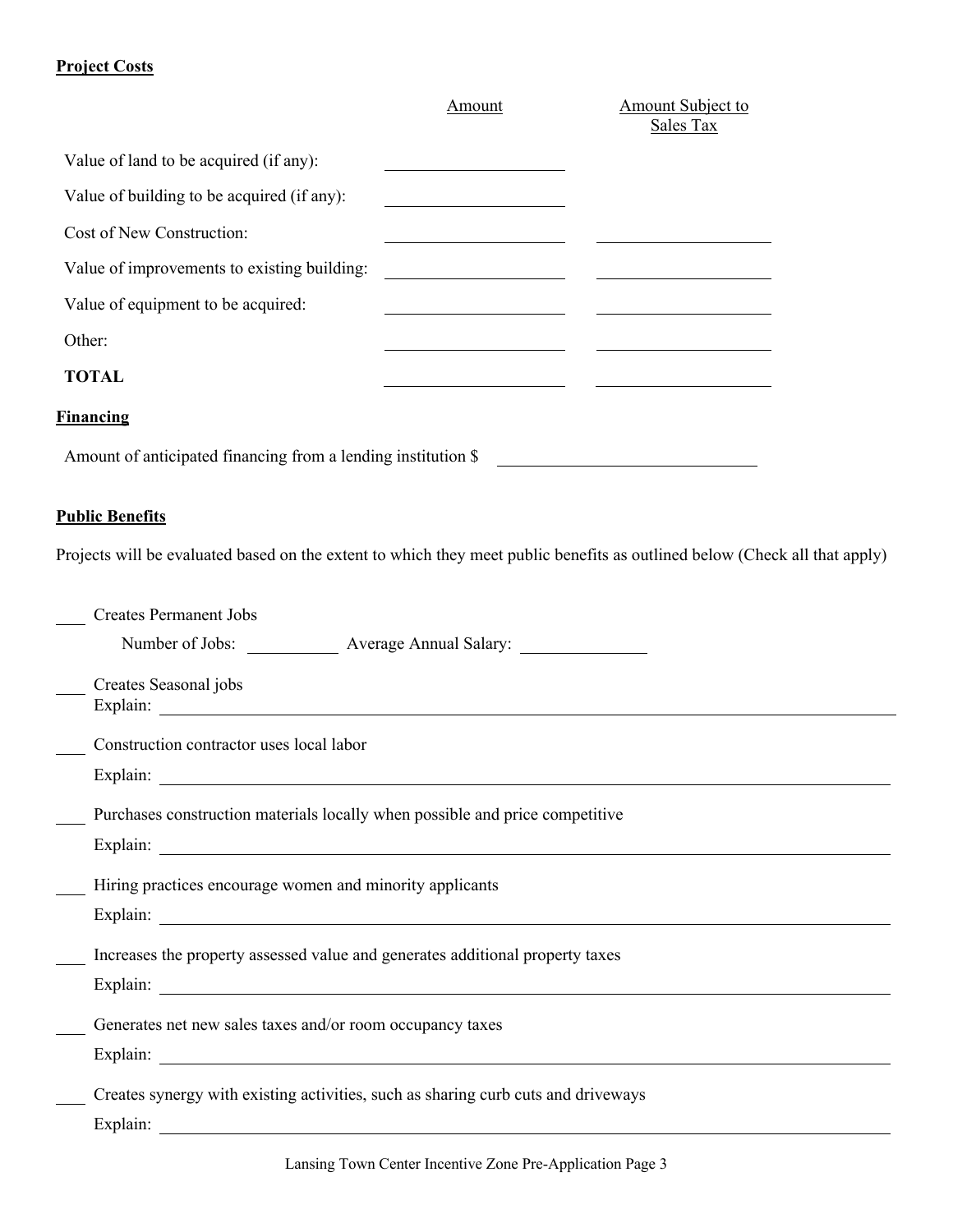| Incorporates public amenities (i.e., benches, bike racks)                                                                                                                                                                      |
|--------------------------------------------------------------------------------------------------------------------------------------------------------------------------------------------------------------------------------|
| Explain:                                                                                                                                                                                                                       |
|                                                                                                                                                                                                                                |
| Incorporates open space improvements                                                                                                                                                                                           |
| Explain: The Common Common Common Common Common Common Common Common Common Common Common Common Common Common Common Common Common Common Common Common Common Common Common Common Common Common Common Common Common Common |
|                                                                                                                                                                                                                                |
| Includes mixed uses (i.e., commercial and housing)                                                                                                                                                                             |
| Explain:                                                                                                                                                                                                                       |
|                                                                                                                                                                                                                                |
| Housing projects that include mixed income and/or affordable housing                                                                                                                                                           |
| Explain:<br><u> 1989 - Johann Stein, fransk politik (f. 1989)</u>                                                                                                                                                              |
|                                                                                                                                                                                                                                |
| Creates quality rental housing to meet the needs of the community                                                                                                                                                              |
| Explain:                                                                                                                                                                                                                       |
|                                                                                                                                                                                                                                |

## **Other**

If the applicant is requesting incentives that are greater than the IDA's Standard Policies, please include a detailed description and justification of need for this request.

Do you have any thing else you would like to tell the Town regarding this project?

Town Board Approval Date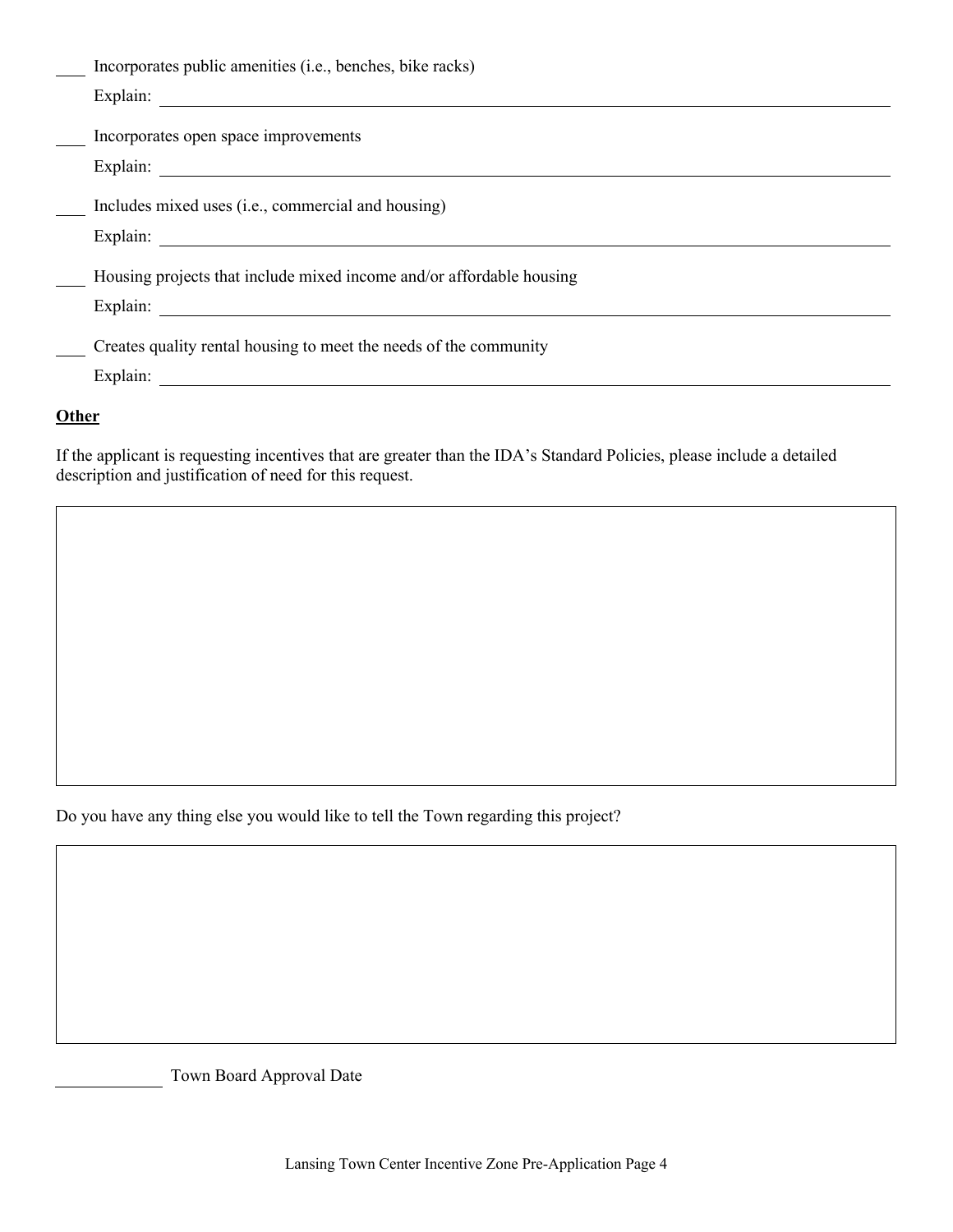# CERTIFICATION

| deposes that she/he is the                                                                                    |                                                           |  |  |  |
|---------------------------------------------------------------------------------------------------------------|-----------------------------------------------------------|--|--|--|
| (Name of chief executive officer of company submitting application)                                           | (Title)                                                   |  |  |  |
| of                                                                                                            | , the corporation named in the attached application; that |  |  |  |
| (Company Name)                                                                                                |                                                           |  |  |  |
| he has read the foregoing application and knows the contents thereof; that the same is true to his knowledge. |                                                           |  |  |  |
| Deponent further says that the reason this verification is made by the deponent and not by                    |                                                           |  |  |  |
|                                                                                                               | is because the said company is a corporation.             |  |  |  |

(Company Name)

The grounds of deponent's belief relative to all matters in the said application which are not stated upon his own personal knowledge, are investigations which deponent has caused to be made concerning the subject matter of this application as well as information acquired by deponent in the course of his duties as an officer of and from the books and papers of said corporation.

As an officer of said corporation (hereinafter referred to as the "Applicant"), deponent acknowledges and agrees that applicant shall be and is responsible for all costs incurred by the nonprofit Tompkins County Industrial Development Agency (hereinafter referred to as the "Agency") acting in behalf of the attached application whether or not the application, the project it describes, the attendant negotiations and ultimately the necessary issue of bonds or transfer of title are ever carried to successful conclusion.

If, for any reason whatsoever, the Applicant fails to conclude or consummate necessary negotiations or fails to act within a reasonable or specified period of time to take reasonable, proper, or requested action, or withdraws, abandons, cancels, or neglects the application or if the Agency or Applicant are unable to find buyers willing to purchase the total bond issue required or financing for the project, then upon presentation of invoice, the Applicant shall pay to the Agency, its agents, or assigns all actual costs involved in conduct of the application, up to that date and time, including but not limited to fees of bond counsel for the Agency and fees of general counsel for the Agency. Upon successful conclusion and sale of the required bond issue or transfer of title the Applicant shall pay to the Agency an administrative fee set by the Agency, not to exceed an amount equal to 1% of the total project cost. The cost incurred by the Agency and paid by the Applicant, including bond counsel, the Agency's general counsel's fees and the Agency's administrative fees, may be considered as a cost of the project and included as part of the resultant bond issue.

Applicant hereby understands and agrees, in accordance with Section 875(3) of the New York General Municipal Law, that any New York State and local sales and use tax exemption claimed by Applicant and approved by the Agency in connection with the Project may be subject to recapture by the Agency under such terms and conditions as will be set forth in the Agent Agreement to be entered into by and between the Agency and the Applicant. The Applicant further represents and warrants that the information contained in this Application, including without limitation information regarding the amount of New York State and local sales and use tax exemption benefits, is true, accurate and complete.

#### SIGNATURE PAGE FOLLOWS ON SEPARATE PAGE